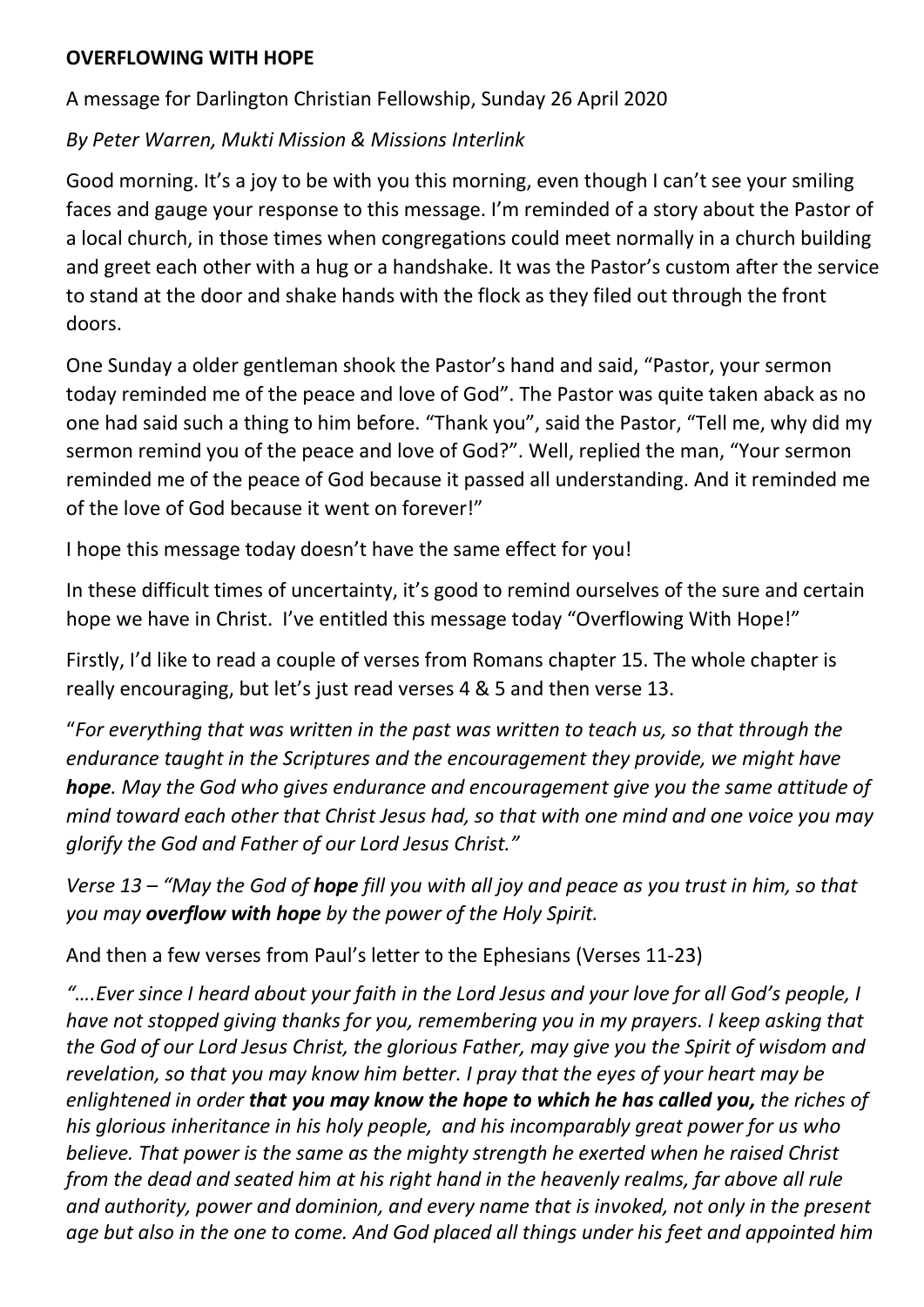to be head over everything for the church, which is his body, the fullness of him who fills everything in every way.

Well, I hope your day is going well. I hope you're coping OK with the restrictions imposed on us all due to the Covid-19 pandemic. I hope you're in good health and staying safe. No doubt we're all hoping this crisis will soon be over and we'll be able to return to some degree of normality.

Many people are living in hope of retaining their current employment, or of obtaining another job in the near future. Maybe you are even daring to hope for a pay-rise this year. Or maybe someone is thinking "I hope I meet my future husband or future wife this year.

What is hope? How would you define it?

We often use the word "hope" when we are speaking of circumstances that are mostly beyond our control. People often cross their fingers as they talk about what they hope might happen – as if that could make any difference! And so we've come to equate hope with uncertainty, with luck or chance. And we often, fatalistically, resign ourselves to not expect too much.

However, the Bible uses the word "hope" somewhat differently. It talks about a hope that is sure and steadfast. Hebrews 6:19 (NRSV) tells us, "We have this hope, a sure and steadfast anchor of the soul, a hope that enters the inner shrine behind the curtain, where Jesus, a forerunner on our behalf, has entered". Because of what Jesus has done for us, it's a hope that is certain and a future that is assured.

The Apostle Paul knew that certain hope. That's why he could write to the church in Rome (Romans 15:13 NIV) "May the God of hope, fill you with all joy and peace as you trust in him, so that you may **overflow with hope,** by the power of the Holy Spirit."

How can such a state be possible when we live in such a broken world that is constantly being threatened by terrorism, by shocking acts of violence and bigotry. There are so many wars going on around the world even as we sit here listening to this message. Even nature invokes it frustration with natural disasters and we've seen such terrible tragedies recently right here in Australia, not the least of which is the shocking bushfires. And hot on the heels of that, we are faced with this global pandemic that has seen over 2 million people infected and over 130,000 deaths.

The pandemic has triggered the worst global financial crisis in decades. We live in a world that sometimes seems as if it has no hope of a peaceful future.

How is it possible for us as believers, whose brothers and sisters in many parts of the world are under constant persecution, to have even a small glimmer of hope, let alone be overflowing with it? Well, Jesus never promised that living for him in this world would be easy. In fact, he told his followers, "In the world you will have tribulation!". But he didn't leave it there! He followed it up by saying, "But cheer up! I have overcome the world.". (John 16:33). And that, friends, is the number one basis for our hope.

Earlier this month, over what we call the Easter weekend, we remembered the cruel death of Jesus on the cross and celebrated his glorious resurrection! And we do the same whenever we partake of communion together. On that day when Jesus was handed over to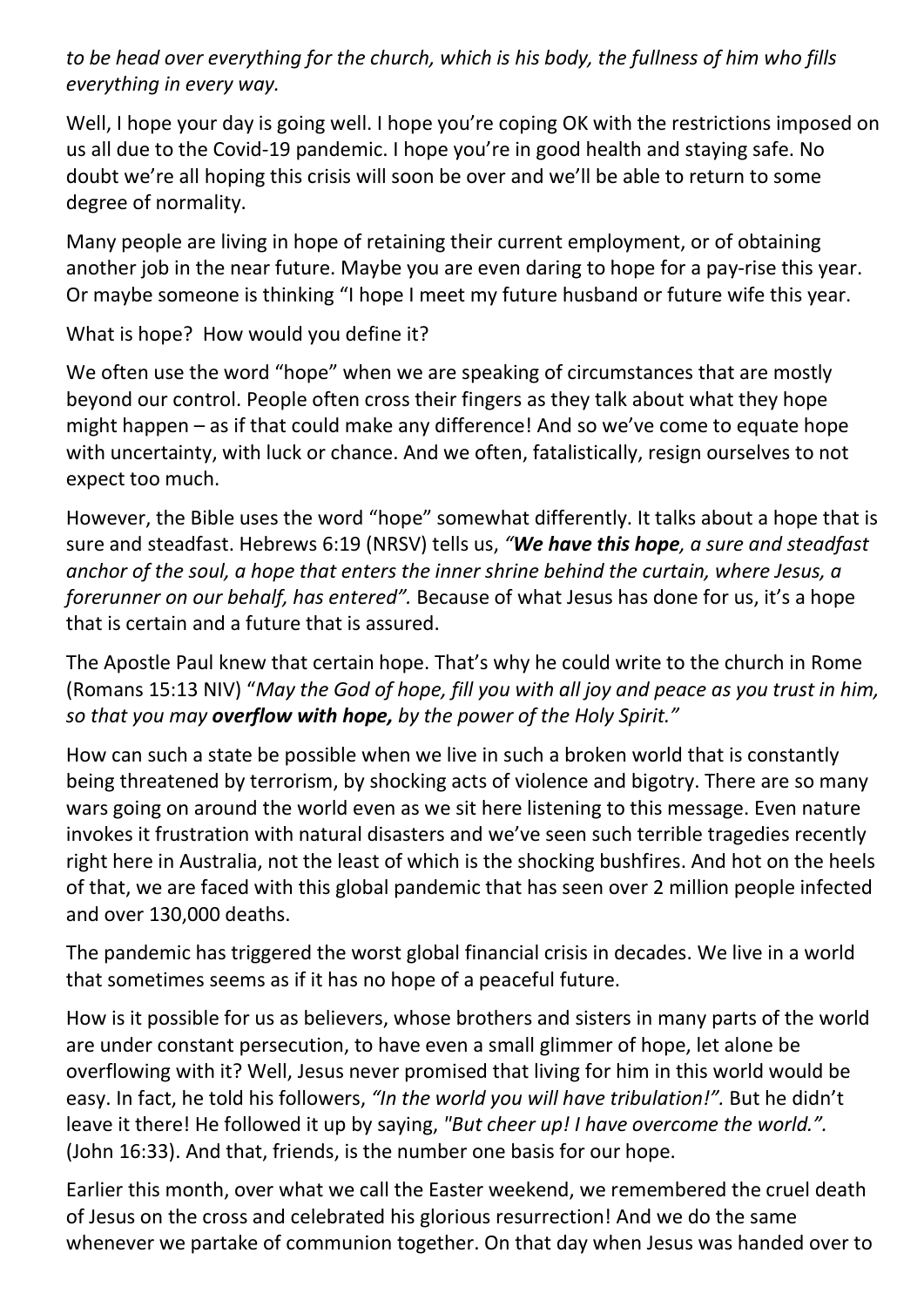the Roman soldiers and he was beaten, bruised and nailed to a tree, becoming a human spectacle for his enemies to mock and deride, it seemed as if there was no hope. Even his closest disciples forsook him and fled. From a distance they watched as he finally expired, and his body was taken down from the cross and laid in a borrowed tomb.

Hope seemed to vanish. Hope of Jesus being the long-awaited Messiah who would usher in a new kingdom and overthrow the occupying Roman army. Hope of Israel again becoming the great nation that God had promised the patriarch Abraham that they would be. Hope seemed like a mere illusion. Dreams were shattered, hearts were crushed. The hopeful became hopeless. It seemed their luck had run out.

But then came Sunday morning! By the power of God, the huge stone sealing the entrance to the tomb was rolled away. The same Jesus, whose broken, bleeding body had been wrapped in bandages and placed in the cold dark tomb, was now absent from the tomb and angels guarded the entrance. When the faithful women followers of Jesus came to anoint his body, the angels said, "Why are you looking for the living among the dead? He is not here, he is risen!" (Like 24:5-6). Hallelujah! Hope is alive again. All is not lost.

One of the most moving experiences of my life has been to enter the Garden tomb on the edge of the old City of Jerusalem. Kathryn and I did it about 12 years ago and I was able to visit there again in 2018. There is some controversy over whether the garden tomb is actually the place where Jesus' body was laid and from which he arose, or whether it is, in fact another site that has a church building built on top of it and 4 different Christian denominations claim a share of.

For me, the garden tomb, which is close to the area known as Gordon's Golgotha and set in beautiful gardens, is much more likely to have been the authentic tomb of Jesus. But, at the end of the day, it doesn't really matter because both tombs are empty! Jesus' mortal remains are not there! He rose from the dead after three days, giving all who place their trust in him the hope of eternal life. And he was seen alive by hundreds of witnesses over a period of forty days before he ascended to heaven.

The Apostle Paul tells us in Romans 8:11, "If the same spirit that raised Christ from the dead, lives in you, he shall also quicken your mortal body, by his Spirit who lives in you." The resurrection of Jesus gives us all hope of that great resurrection when, as Paul tells us in his letter to the Thessalonians (chapter 4 and verse16), "The dead in Christ shall rise first and then those who are alive and remain will be caught up together with them in the air - and so shall we ever be with the Lord!"

Webster's Dictionary defines "hope" as "to want something to happen or be true and think that it could happen or be true." Another dictionary says that hope is "a feeling of optimism or a desire that something will happen." And that's exactly what we're expressing when we say we hope it will be sunny today. Or we hope the Australian cricket team will win the ashes, or that the Eagles or the Dockers will win the premiership. (Right now, of course, thousands of Aussies are hoping that sporting events will start to fire up again within the next few months). It's the kind of hope that we may hang on to if we are looking for our life's partner, or wanting to get a good job that pays enough to cover our bills and put food on the table, or even buy a new car or pay for a holiday.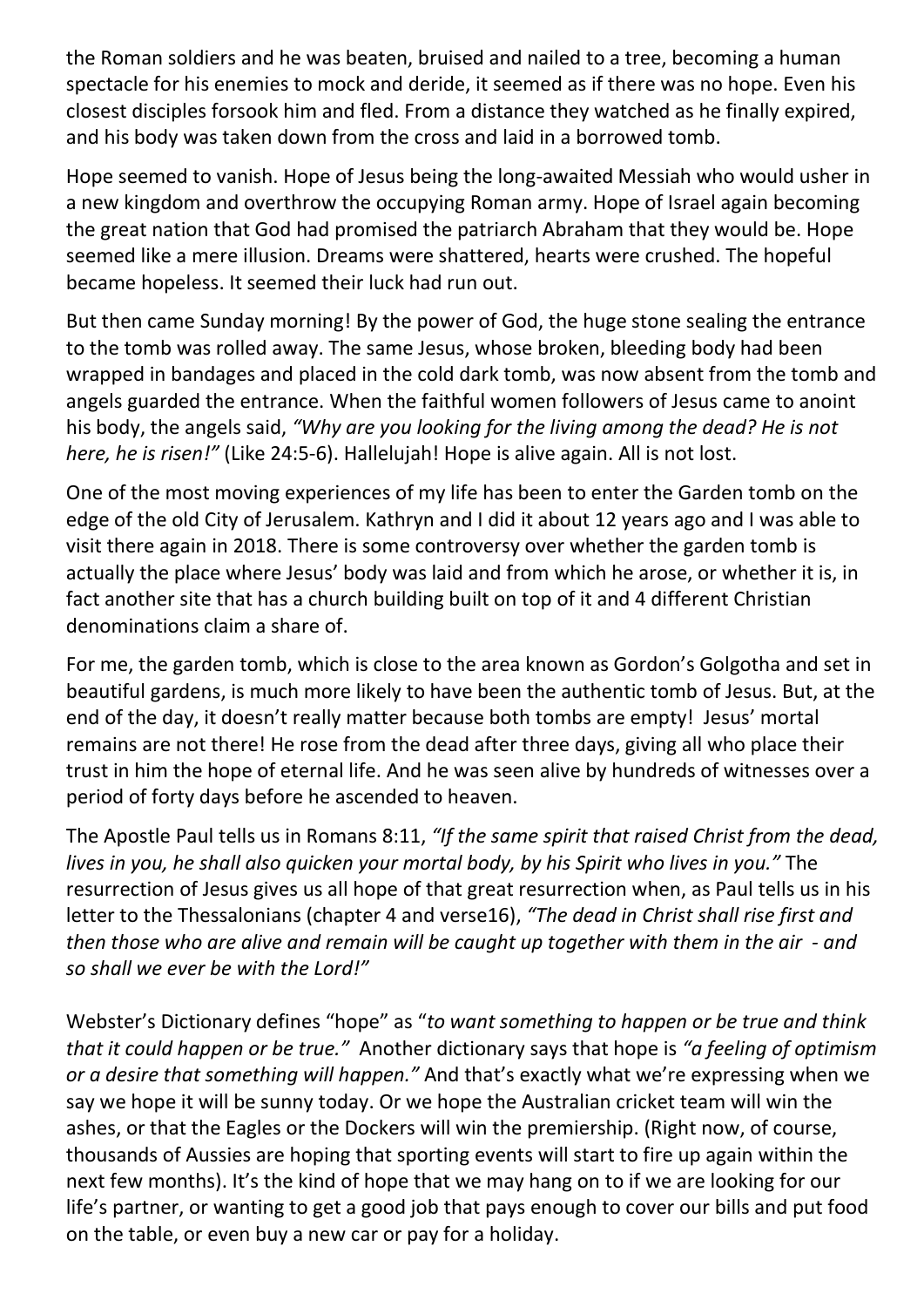Optimism and hope are certainly great alternatives to pessimism or negativity. They are much better than resigning ourselves to the worst scenario happening – or worse still, living in fear of the unknown. We need to keep hope alive – and there is proven value in positive thinking. But the hope that Jesus gives us is far superior to positive thinking. It's a sure and certain hope. The dictionary definition of hope is not the same as the biblical concept of hope that we're looking at today. The word "hope" appears many times in both the Old & New Testaments.

In Psalm 33 verse 22 the Psalmist prays, "May your unfailing love be with us, Lord, even as we put our hope in you." The Hebrew word in this verse is "yachal". It's rendered as hope, not in a sense of being uncertain of the outcome, but more of a waiting for something to happen as you work towards its fulfilment.

This word can also be found in Psalm 130 verse 7: "O Israel, put your hope in the Lord, for with the Lord is unfailing love and with him is full redemption.". That is a far more certain hope than just hoping (fingers crossed!) that it will all turn out alright in the end. Yachal focuses more on the certainty of God's unfailing love and his full and complete redemption of our body, soul and spirit.

It's like an architect who designs a building. His knowledge and experience tell him that if the builder follows the plans meticulously, the building will turn out just as the architect intended it. A good architect doesn't just throw together a house plan and hope (in the dictionary sense) that the plan will work! That's a recipe for disaster!

The architect starts out with a vision of what the building can look like and how it can be functional. He then spends many hours committing the vision to intricate drawings and specifications that will meet all the safety and building regulations and at the same time be aesthetically pleasing The plans have to be submitted to Council and various Government departments for approval, all of which require a period of waiting. Then the architect must wait for the foundations to go down and the building to be erected and finished to a high standard. The outcome of yachal is assured, but the architect (and the owner who commissioned the architect) must wait to see the desired result – the finished building.

Jesus told his followers that he was going to prepare a place for them, and when it was finished, he'd come back to collect them and take them to the place he'd prepared. It's a sure and certain hope, not just wishful thinking. We may not yet know where heaven actually is, how big it is or what it looks like, (except for some glimpses in the book of Revelation) - but we can be assured that it is where Jesus has gone to prepare a place for us. Our hope of eternal life is sure and certain.

In a traditional Christian funeral service, the Pastor or Priest will often say something along the lines of "We commit the body of this loved one to the ground in sure and certain hope of the resurrection to eternal life". As believers, the historically proven fact of Jesus' resurrection, testified to by hundreds of eyewitnesses, gives us the assurance of our own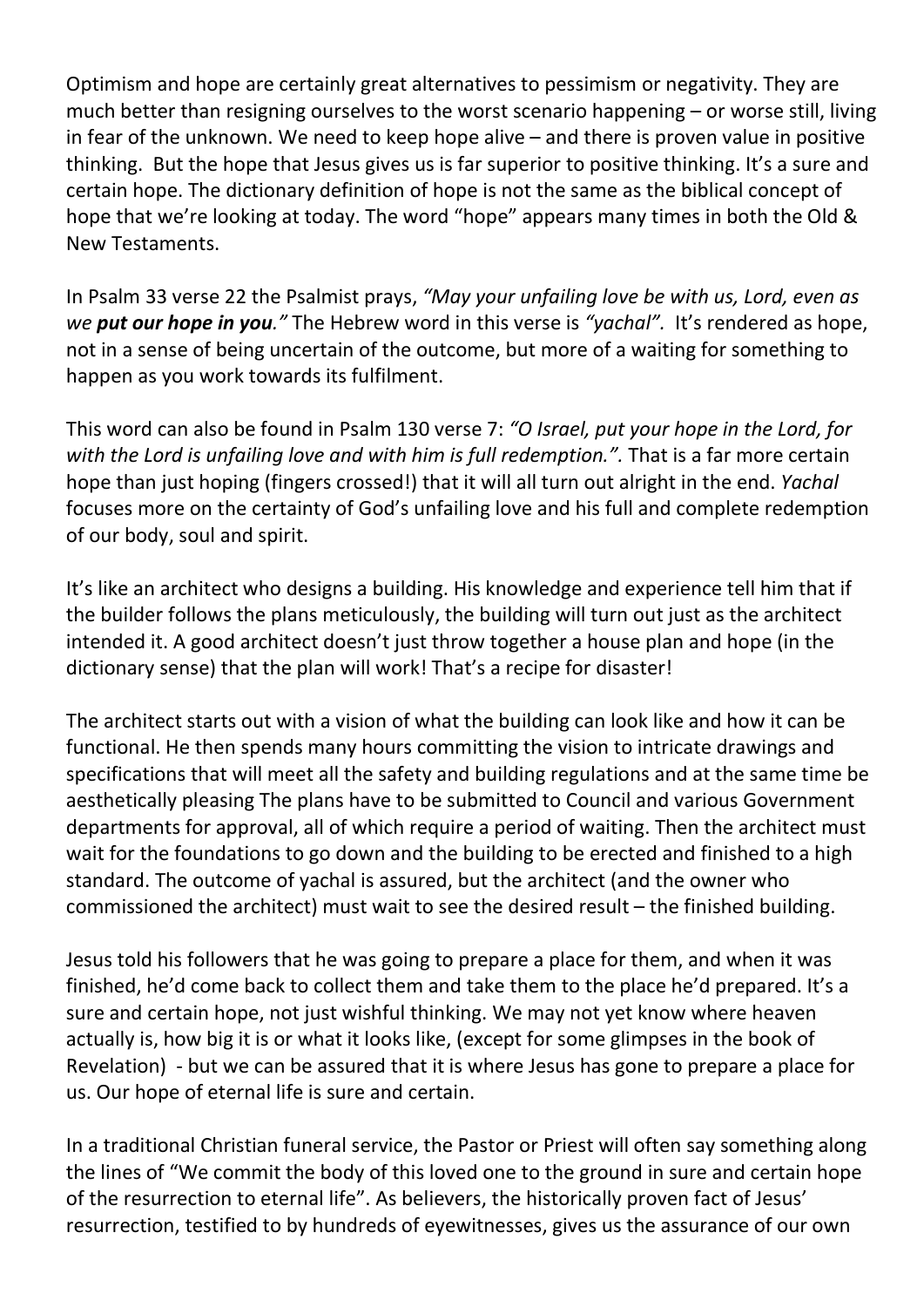resurrection to eternal life. As Paul says in 1 Corinthians (15:42) "The body that is sown is perishable, it is raised imperishable; " it is sown in dishonour, it is raised in glory; it is sown in weakness, it is raised in power; it is sown a natural body, it is raised a spiritual body. And in John 14 verse 19 we hear Jesus say, "Because I live, you will live also."

Back to the Hebrew word "yachal", it can also be interpreted as "trust". It's the word used in Isaiah 51 verse 5. "My righteousness draws near speedily; my salvation is on the way. The islands will look to me and wait in hope for my arm." When we look to God in hope, we are putting our trust in him and his power to act on our behalf. So Psalm 130 verse 7 could also read: "Let Israel trust in the Lord: for with the Lord there is mercy, and with Him is plenteous redemption."

Then there's the Hebrew word, "towcheleth". It has the same root as "yachal" - but more specifically means "expectation". Our cat sits in front of the fridge each morning with towcheleth — expectation! She expects that Kathryn or I will open a packet of cat food and put it on a plate for her to satisfy her hunger. Of course, we're human and occasionally we don't live up to her expectations.

In Psalm 39, verse 7 the psalmist says "And now, Lord, what do I look for? My hope is in you." (My towcheleth, my expectation is in you). My cat lives in expectation because she's proved repeatedly my faithfulness to her. When our children were little (and not so little) they had that same sense of expectation. They expected we would feed and clothe them and keep them in a safe environment. These and many, many more verses illustrate the Psalmist's reliance upon the trustworthiness of the Lord. The Lord CAN be trusted. He WILL keep His promises We CAN place our hope in him.

In the New Testament we see the word "Hope" in several verses. This word "Hope" is an absolute, a guarantee without a doubt. It is the Greek word "elpis"(or "elpizo"). Strong's Concordance tells us this word can be translated as "hope, expectation, trust and confidence". It can also mean "to expect or anticipate with pleasure." Again, Strong's says it 's an "expectation of what is sure".

The word "elpis" is used in Romans 5, verses 1 & 2 - "We have peace with God through our Lord Jesus Christ, through whom we have gained access by faith into this grace in which we now stand. And we rejoice in the hope of the glory of God."

We rejoice in the glory of God, not with uncertainty but with joyful anticipation, with expectation, with assurance that God keeps his promises. The Apostle Paul wrote to the believers in the church at Colossae (Colossians 1:3-5) "We always thank God, the Father of our Lord Jesus Christ, when we pray for you, ' because we have heard of your faith in Christ Jesus and of the love you have for all God's people— the faith and love that spring from the hope stored up for you in heaven and about which you have already heard in the true message of the gospel that has come to you."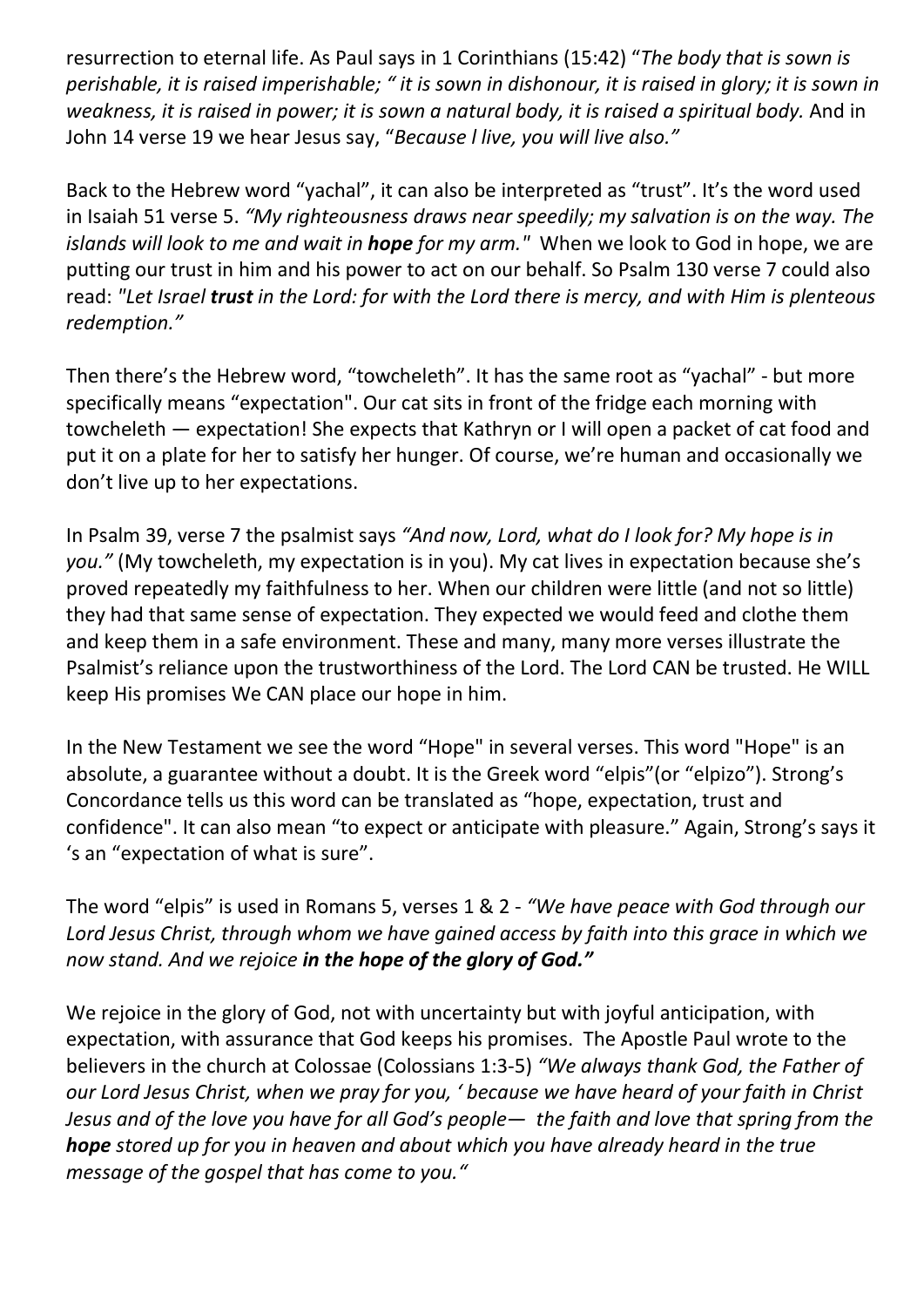The Hope of Heaven is not a maybe — but an absolute and definite guarantee from God's Word. Paul wrote to Titus (Titus 1:2): "Paul, a servant of God and an apostle of Jesus Christ to further the faith of God's elect and their knowledge of the truth that leads to godliness in the **hope** of eternal life which God, who does not lie, promised before the beginning of time." Eternal life, for the one who puts their faith and hope in Jesus Christ and his sacrificial death on their behalf, is promised and guaranteed by the God of the Universe. He cannot lie. We can put our hope, our trust, our confidence in him.

Again, Paul says to Titus (Titus 2:13) that as believers we are waiting "for that **blessed hope** - the glorious appearing of our great God and Saviour, Jesus Christ, who gave himself for us to redeem us from all wickedness and to purify for himself a people that are his very own, eager to do what is good. " Every believer in Jesus Christ may look with confidence to the glorious appearing of our Lord and Saviour. We cannot know the timing of this, but we can be assured of its certainty. Again, to Titus, Paul says (Titus 3: 5—7) "He saved us, not because of righteous things we had done, but because of his mercy. He saved us through the washing of rebirth and renewal by the Holy Spirit, whom he poured out on us generously through Jesus Christ our Saviour, so that, having been justified by his grace, we might become heirs, having the hope of eternal life. "

We are justified by God's grace. That's guaranteed and so is the eternal life that he offers us instead of our broken, sinful life that was leading to eternal punishment. By the grace of God, you and I can have that **hope** or guarantee personally. And this grace is available to the whole world (John 3:16). It is not determined by how good we are  $-$  or how hard we try — not by good works, but by Grace alone, which means "undeserved mercy." (Ephesians 2:8-9)

So how can we KNOW that Hope is real?

The Apostle John wrote in his first epistle (1 John 5:13) "I write these things to you who believe in the name of the Son of God, so that you may KNOW that you have eternal life." We can KNOW, not just in the dictionary sense of the word hope, but in the biblical sense of surety and trust in the One who made the promise. God promises that when this mortal body expires, the eternal life, that he's already placed in us when were born again into the Kingdom of God, will be what we continue to experience.

John didn't say "I'm writing to let you know that this eternal life is something that you will receive when you die physically but he says "I'm writing to let you know that you HAVE eternal life". It's present tense. The same Spirit that raised Christ from the dead already lives in us and gives us this eternal life. And it's not something that just started when we accepted Christ. We receive the eternal life that has always existed in the great Creator.

It's a bit like getting on-board a train that simply stopped at your station to pick up passengers but actually started its journey hundreds of kilometres further back down the line. You are simply getting on-board and joining the passengers that are already on the train. When you receive eternal life, you're getting onboard and joining millions of believers who are already on board and heading towards their eternal destiny of life in the place Jesus has prepared for us all. And the destination is guaranteed!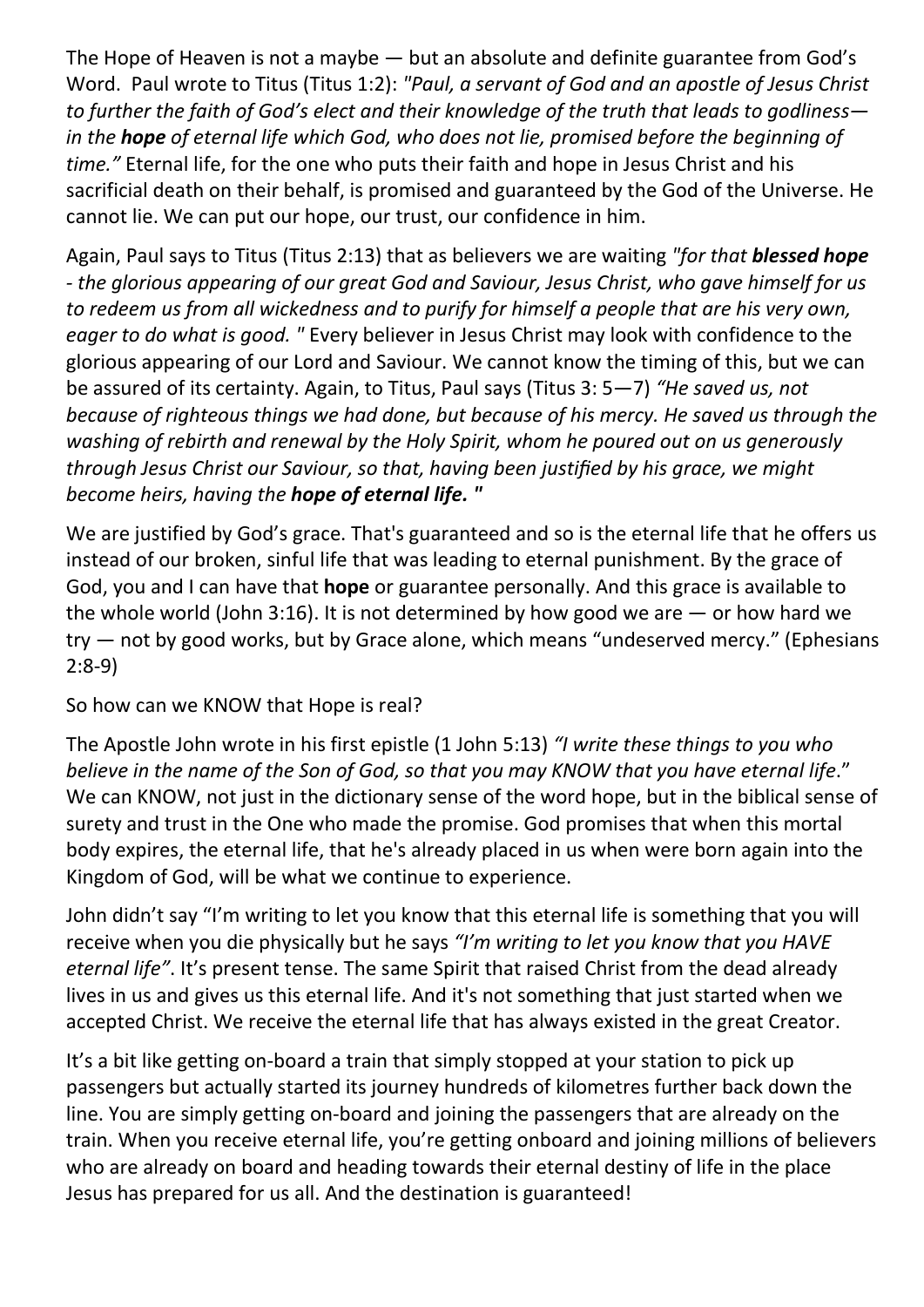It's this blessed hope that has kept millions of Christian martyrs' firm in their faith as they went to the gallows, were burned at the stake, trampled by elephants, thrown to the lions or faced the firing squad.

It's the same blessed **hope** for which eleven of the original twelve disciples gave their lives and which sustained the apostle Paul throughout all of his persecution, imprisonment and final physical death. The sure and certain hope of eternal life is what each of us can focus on when life hands us a lemon and we're tempted to doubt or give up.

But friends, our eternal life has already started. As part of this eternal life we have a whole lot of things that God has promised us. When Paul talks about overflowing with hope, there is so much more, not just a basic shell.

That's why he says in Ephesians 1 verses 18 &19, "I pray that the eyes of your heart may be enlightened in order that you may know the **hope** to which he has called you, the riches of his glorious inheritance in his holy people, and his incomparably great power for us who believe". God doesn't want his people living in ignorance of this hope. He wants us to be aware, every day of our lives, on good days and bad days, that his eternal life is ours — both in the here and now and long after this mortal body has expired. And we can live in that sure and certain hope.

So much of life here on earth is uncertain. But God's Word assures us over and over again that there is a certainty of eternal life for those put their hope in him.

And Paul says in that passage from Romans 5 (verses 2—5):

"And we boast in the **hope** of the glory of God. Not only so, but we also glory in our sufferings, because we know that suffering produces perseverance; 'perseverance, character; and character, hope. And hope does not put us to shame, because God's love has been poured out into our hearts through the Holy Spirit, who has been given to us."

So, if we do suffer for our faith, if we do encounter persecution, it sets off a chain reaction: suffering produces perseverance, perseverance produces character and as our character is built, so too is our hope. Not that finger-crossing, teeth-gritting kind of hope — but "elpis" that sure and certain hope that's founded on God's Word throughout the Scriptures and in the reassuring words of Jesus himself.

The worldly kind of hope can leave us disappointed and ashamed when things don't go as we hoped, but the God kind of hope, Paul declares, "does not put us to shame". That's because "God's love has been poured into our hearts by the Holy Spirit." So, as we bring this message to a close, I want to just remind you of where this hope comes from. Romans 15 verse 4 gives us part of the answer: "For everything that was written in the past was written to teach us, so that through endurance and comfort of the Scriptures we might have **hope.**"

As we read the Scriptures and immerse ourselves in God 's Word, the Holy Spirit brings that Word alive and produces that eternal hope within us. And it's the resurrection of Jesus Christ from the dead that is our guarantee of this blessed hope.

The Apostle Peter tells us (1 Peter 1:3):